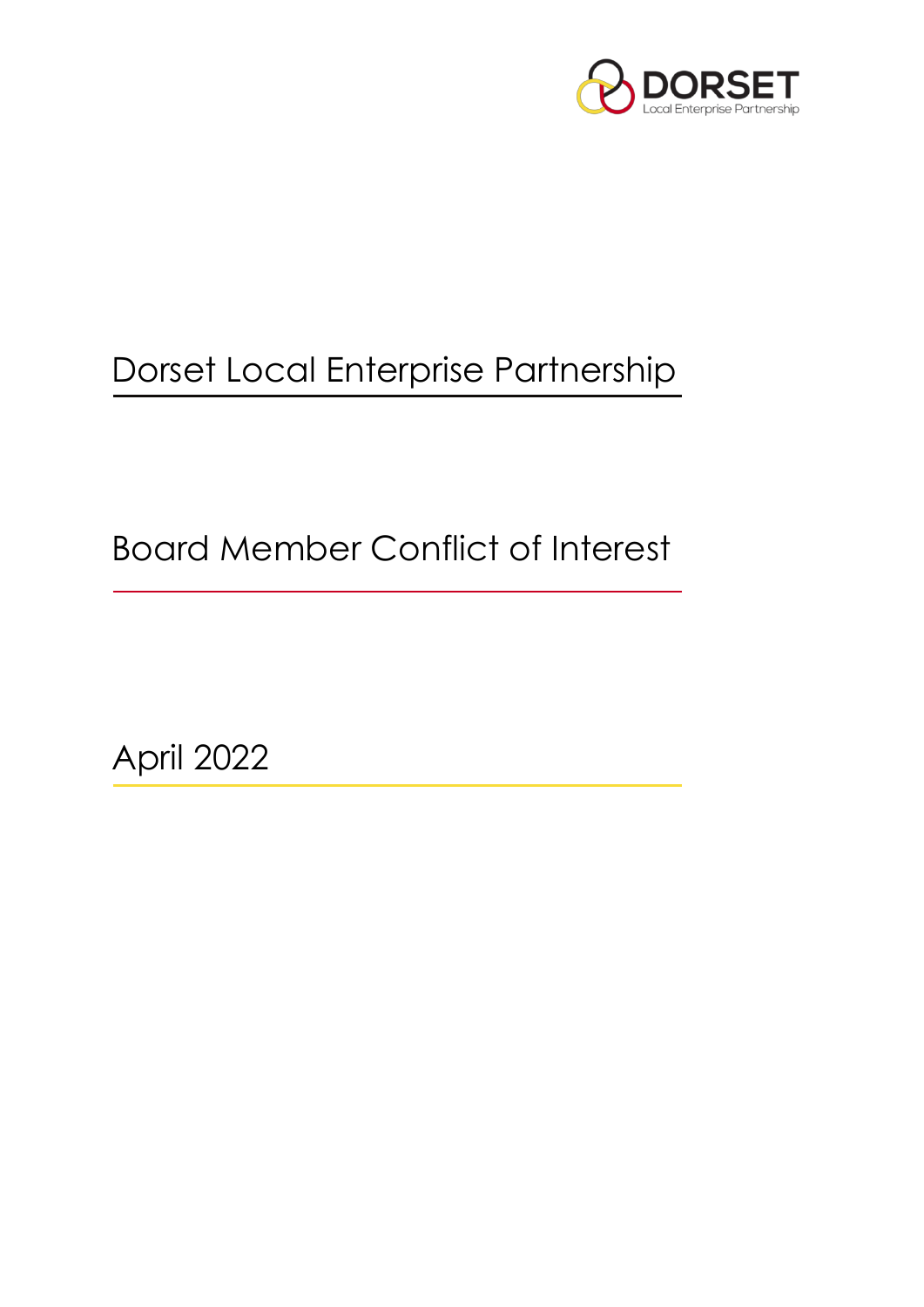# **1. Registering and declaring pecuniary and non-pecuniary interests**

- 1.1. You must, within 28 days of taking office as a Board Director or co-opted, notify Dorset LEP's Director and Accountable Body's S151 Officer of any disclosable pecuniary interest, where the pecuniary interest is yours, your spouse's or civil partner's, or is the pecuniary interest of somebody with whom you are living with as a spouse, or as if you were civil partners.
- 1.2. In addition, you must, within 28 days of taking office, notify your Dorset LEP's Director and Accountable Body's S151 Officer of any non-pecuniary interest which Dorset LEP has decided should be included in the register or which you consider should be included if you are to fulfil your duty to act in conformity with the Seven Principles of Public Life. These non-pecuniary interests will necessarily include your membership of any Trade Union.
- 1.3. Board Director's should review their individual register of interest before each board meeting. If an interest has not been entered onto Dorset LEP's register, then the Board Director must disclose the interest at any meeting of Dorset LEP at which they are present, where they have a disclosable interest in any matter being considered and where the matter is not a 'sensitive interest'.
- 1.4. Whenever a matter is to be discussed at a meeting or decision is to be made and a Director has a Conflict of Interest in respect of that matter then he or she must:
	- 1.4.1. remain only for such part of the meeting as in the view of the other Directors is necessary to inform the debate;
	- 1.4.2. not be counted in the quorum for that part of the meeting; and
	- 1.4.3. withdraw during the vote and have no vote on the matter.
- 1.5. Following any disclosure of an interest not on the Dorset LEP register or the subject of pending notification, you must notify Dorset LEP's Director and Accountable Body's S151 Officer of the interest within 28 days beginning with the date of disclosure.
- 1.6. Unless dispensation has been granted, you may not participate in any discussion of, vote on, or discharge any function related to any matter in which you have a pecuniary interest. Additionally, you must observe the restrictions Dorset LEP places on your involvement in matters where you have a pecuniary or non-pecuniary interest as defined by Dorset LEP.
- 1.7. Please refer to Dorset LEP's Hospitality and Anti-Bribery Policy on the Dorset LEP **website**, for the procedure for declaring and reporting on hospitality.
- 1.8. In line with Dorset LEP's guidance an up-to-date Register of Interests will be published on the Dorset LEP [website.](http://dorsetlep.co.uk/governance/policies-and-procedures/)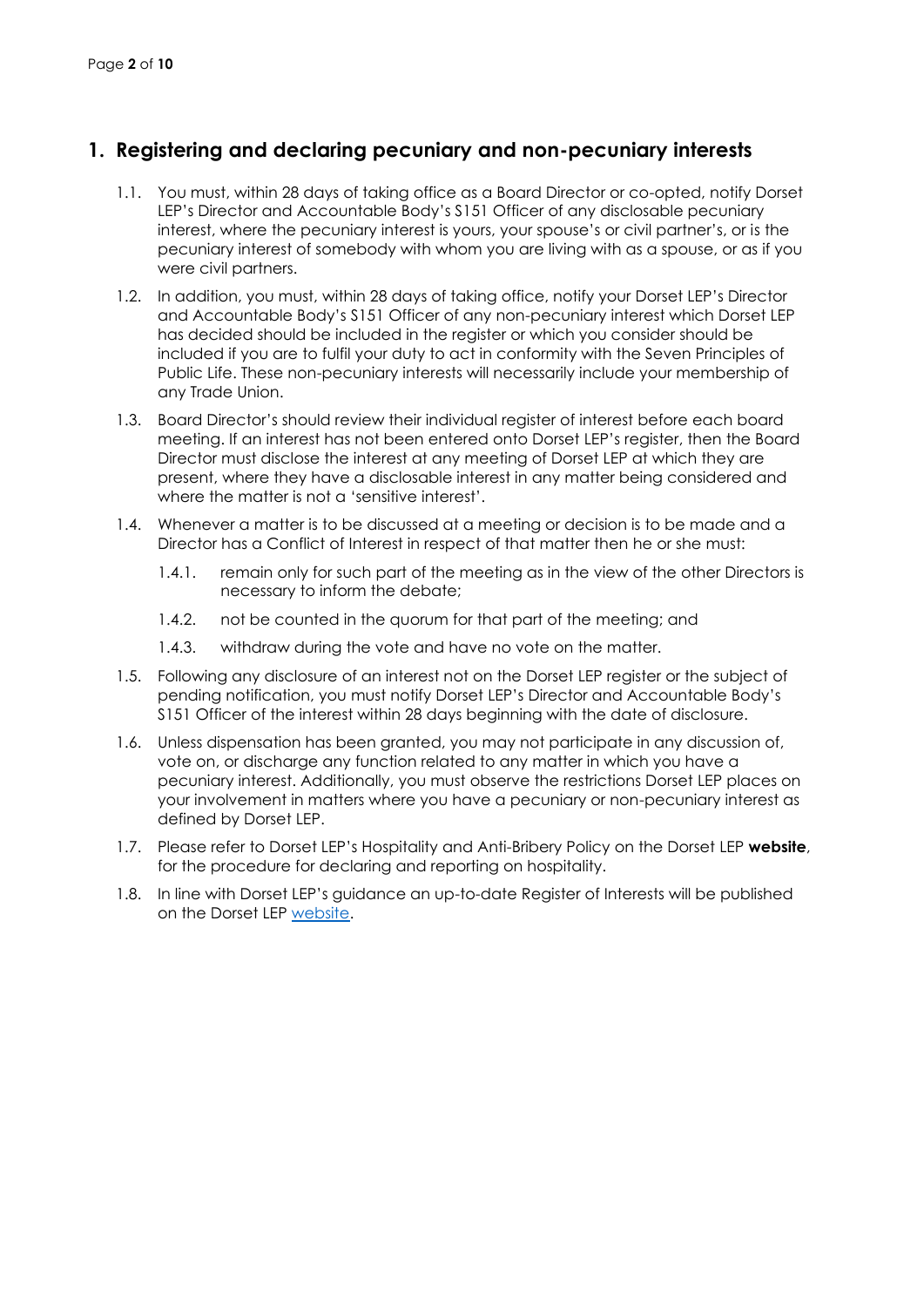# **Dorset Local Enterprise Partnership: Register of Board Directors' Interest Form**

As a Board Director/ Co-opted Director of Dorset Local Enterprise Partnership (LEP) CIC, I declare that I have the following disclosable pecuniary and/or non-pecuniary interests. *(Please state 'None' where appropriate, do not leave any boxes blank).*

## **NOTIFICATION OF CHANGE OF CIRCUMSTANCES**

Each Board Member shall review their individual register of interests before each board meeting and decision making committee meeting, submitting any necessary revisions to the LEP and S151/S73 Officer at the start of the meeting.

Even if a meeting has not taken place a Member must, within 28 days of becoming aware of any change to the interests specified below, provide written notification to the LEP and S151/S73 Officer, of that change.

\***SPOUSE/PARTNER** – In the notice below my spouse or partner means anyone who meets the definition in the Localism Act, i.e. my spouse or civil partner, or a person with whom I am living as a spouse or a person with whom I am living as if we are civil partners, and I am aware that that person has the interest having carried out a reasonable level of investigation. Where your spouse or partner has recently been involved in any activity which would have been declarable, this should be mentioned, with the date the activity ended.

#### **Forms should be returned to:**

Kathryn Hill Dorset Local Enterprise Partnership Poole House Talbot Campus Fern Barrow Poole BH12 5BB

Email: khill@bournemouth.ac.uk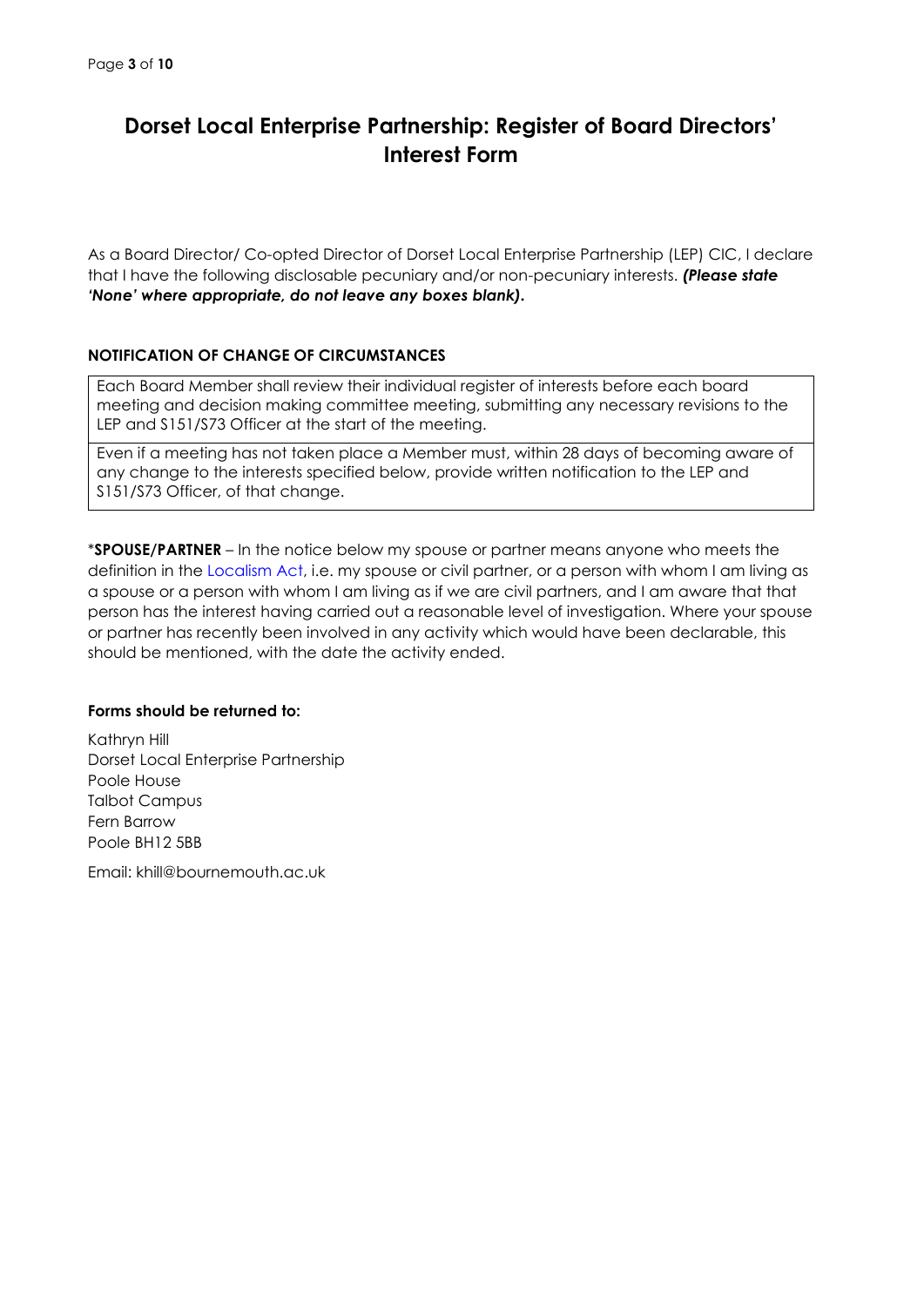

| <b>SECTION 1</b> | <b>ANY EMPLOYMENT, OFFICE, TRADE, PROFESSION OR</b>                                                                                                                                                                            | <b>MYSELF</b>                                                                                                                                                                                                                                                                                                                                                                                                                                                                                                                                                                                                                                                                                                                                                                                                                         | <b>SPOUSE/PARTNER*</b>                                                                                                                                                                                                                                                                                                                                                                                                                                                                                                                                                                                                                                                                                                                                                                                                                                             |
|------------------|--------------------------------------------------------------------------------------------------------------------------------------------------------------------------------------------------------------------------------|---------------------------------------------------------------------------------------------------------------------------------------------------------------------------------------------------------------------------------------------------------------------------------------------------------------------------------------------------------------------------------------------------------------------------------------------------------------------------------------------------------------------------------------------------------------------------------------------------------------------------------------------------------------------------------------------------------------------------------------------------------------------------------------------------------------------------------------|--------------------------------------------------------------------------------------------------------------------------------------------------------------------------------------------------------------------------------------------------------------------------------------------------------------------------------------------------------------------------------------------------------------------------------------------------------------------------------------------------------------------------------------------------------------------------------------------------------------------------------------------------------------------------------------------------------------------------------------------------------------------------------------------------------------------------------------------------------------------|
| 1.1              | <b>VOCATION CARRIED ON FOR PROFIT OR GAIN</b><br>Name of:<br>- your employer(s)<br>any business carried on by you<br>any other role in which you receive remuneration (this<br>includes remunerated roles such as councillors) | <b>BCP Council - Remunerated</b><br><b>Nutech Engineering Services</b><br>Limited - Remunerated<br>Chairman of the following<br>companies. This is an<br>unremunerated position.<br>VEPG Limited (09287398) - sole<br>shareholder<br>A. Venture Engineering Group<br>Limited (09632619) (VEGL) -<br>VEGL has the following wholly<br>owned direct and indirect<br>subsidiaries:<br><b>Nutech Engineering Services</b><br>Limited<br>Peter Day Precision<br><b>Engineering Limited</b><br>Peter Day Precision<br>Engineering (Christchurch)<br>Limited (dormant)<br><b>Hightown Engineering</b><br>Limited<br>Hire Technicians Group<br>Limited<br><b>Fylde CNC Specialists</b><br>Limited<br>Venture CEI Limited<br><b>B.</b> Scubair Holdings Limited<br>$(11102077)$ (SHL) – SHL has the<br>following wholly owned<br>subsidiaries: | <b>Nutech Engineering Services</b><br>Limited - Remunerated<br>Owner of the following companies<br>and unremunerated positions.<br>VEPG Limited (09287398) - sole<br>shareholder<br>A. Venture Engineering Group<br>Limited (09632619) (VEGL) -<br>VEGL has the following wholly<br>owned direct and indirect<br>subsidiaries:<br><b>Nutech Engineering Services</b><br>Limited<br><b>Peter Day Precision</b><br>$\bullet$<br><b>Engineering Limited</b><br>Peter Day Precision<br>$\bullet$<br>Engineering (Christchurch)<br>Limited (dormant)<br><b>Hightown Engineering</b><br>Limited<br>Hire Technicians Group<br>Limited<br><b>Fylde CNC Specialists</b><br>Limited<br>Venture CEI Limited<br><b>B.</b> Scubair Holdings Limited<br>$(11102077)$ (SHL) - SHL has the<br>following wholly owned<br>subsidiaries:<br><b>Eco Mechanical Services</b><br>Limited |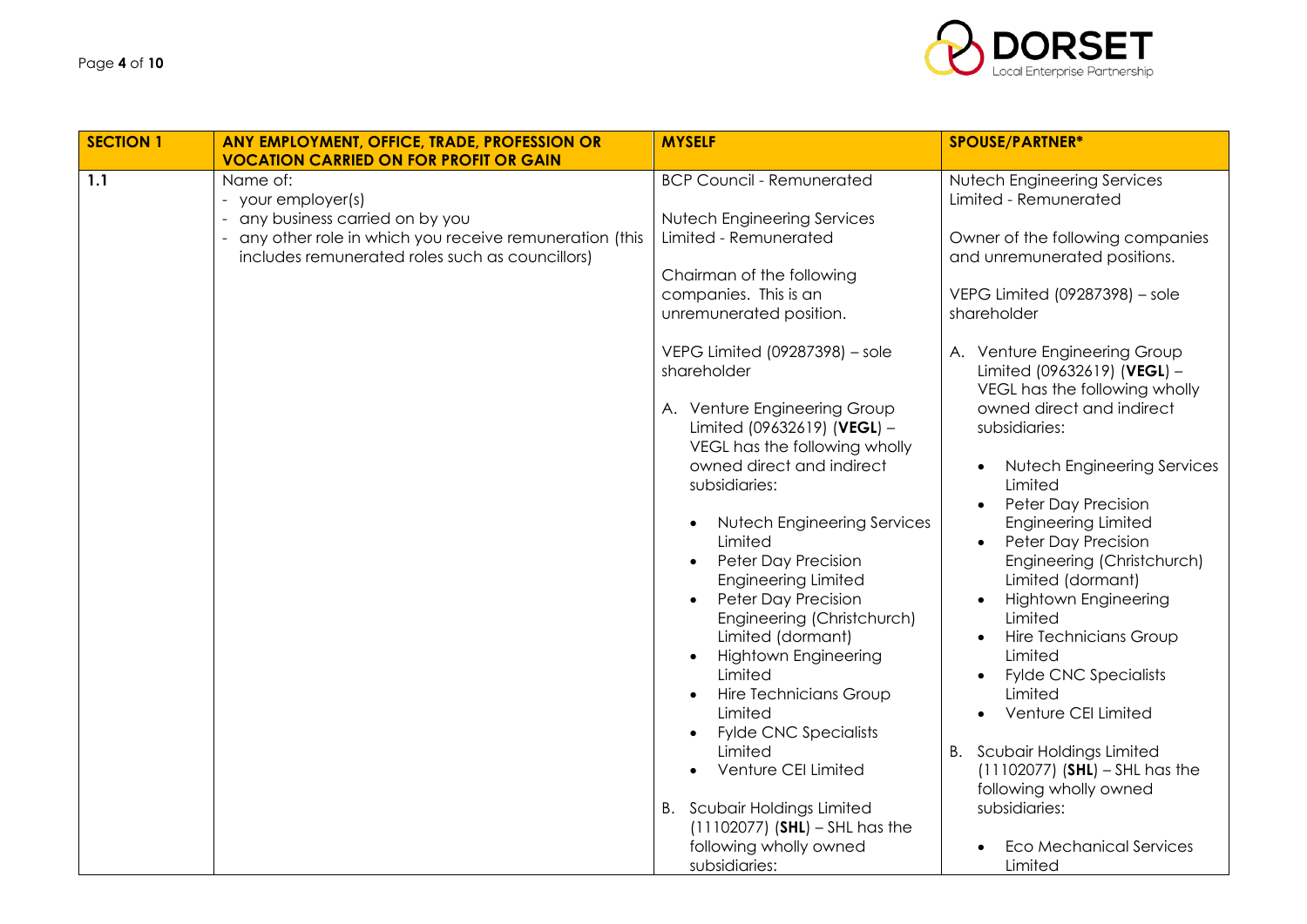

|     |                                                                      | <b>Eco Mechanical Services</b><br><b>Limited</b><br>$W A + A$ Maintenance                                                                             | W A + A Maintenance<br>Limited<br>Scubair Limited                                               |
|-----|----------------------------------------------------------------------|-------------------------------------------------------------------------------------------------------------------------------------------------------|-------------------------------------------------------------------------------------------------|
|     |                                                                      | Limited<br>Scubair Limited                                                                                                                            | C. VEP Investments Limited<br>$(09913665)$ (VEPIL) - VEPIL has<br>the following wholly owned    |
|     |                                                                      | C. VEP Investments Limited<br>$(09913665)$ (VEPIL) – VEPIL has<br>the following wholly owned                                                          | direct and indirect subsidiaries:<br><b>MME Holdings Limited</b>                                |
|     |                                                                      | direct and indirect subsidiaries:                                                                                                                     | RDS (MME) Ltd<br>RDS South-West Limited                                                         |
|     |                                                                      | <b>MME Holdings Limited</b><br>RDS (MME) Ltd<br>RDS South-West Limited                                                                                | D. Mobile Machinery Electronics<br>Limited (11060028), which has<br>the wholly owned subsidiary |
|     |                                                                      | D. Mobile Machinery Electronics<br>Limited (11060028), which has<br>the wholly owned subsidiary<br><b>RDS Scotland Limited</b>                        | <b>RDS Scotland Limited</b>                                                                     |
| 1.2 | Description of employment or business activity                       | Leader of the Council                                                                                                                                 | Director of Nutech Engineering<br>Services                                                      |
|     |                                                                      | Chairman of Nutech Engineering<br>Services                                                                                                            | Owner of Venture Engineering<br>Group Limited, Scubair Holdings                                 |
|     |                                                                      | Chairman of Venture Engineering<br>Group Limited, Scubair Holdings<br>Limited, VEP Investments Limited<br>and Mobile Machinery Electronics<br>Limited | Limited, VEP Investments Limited<br>and Mobile Machinery Electronics<br>Limited                 |
| 1.3 | The name of any firm in which you are a partner                      |                                                                                                                                                       |                                                                                                 |
| 1.4 | The name of any company for which you are a<br>remunerated director. |                                                                                                                                                       |                                                                                                 |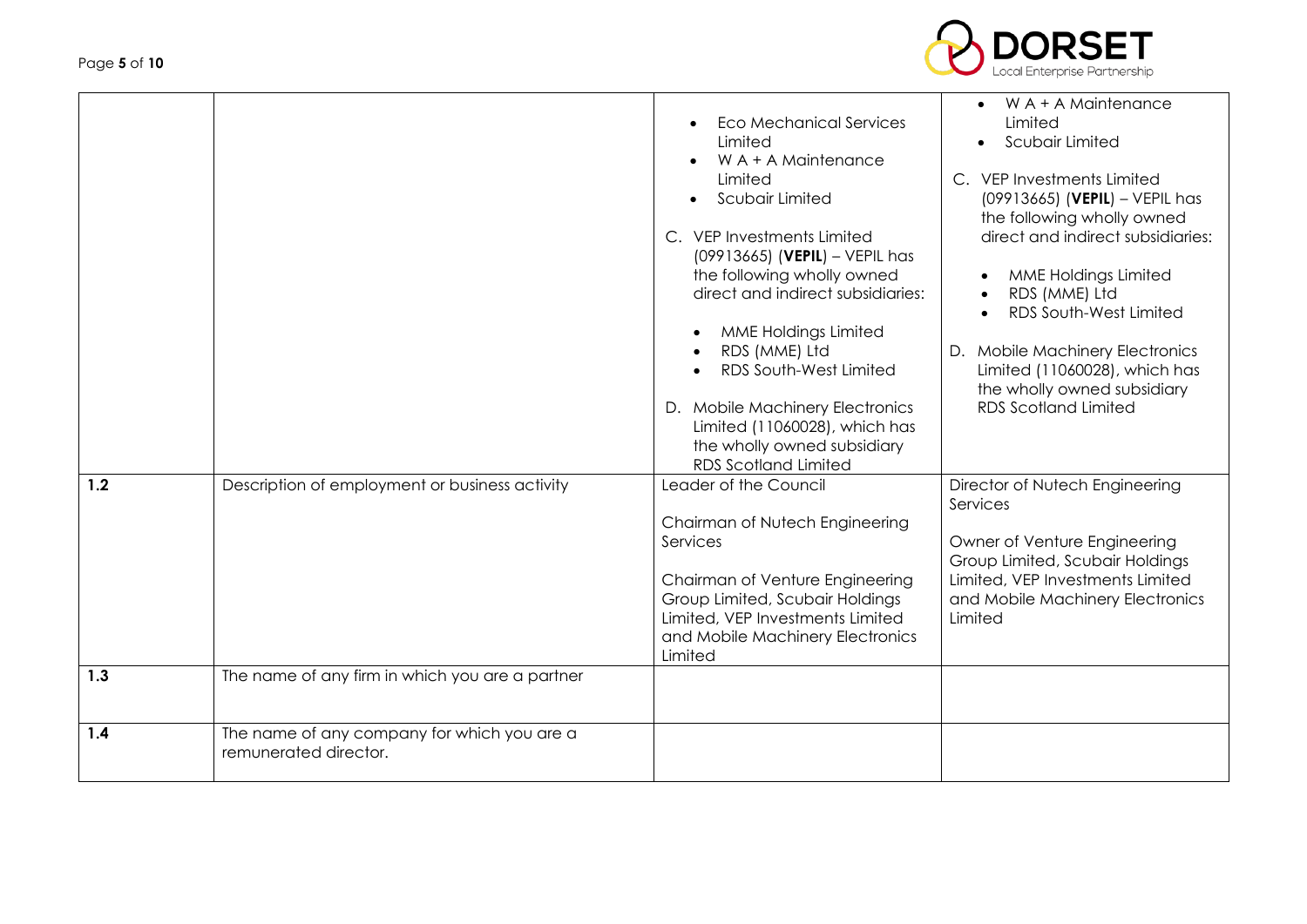

| <b>SECTION 2</b> | <b>SPONSORSHIP</b>                                                                                                                                                                                                                                                                                                                                                                                                                                                                                                                                                                                                                                                                                                                                            | <b>MYSELF</b>                                                                                                                                                                                                                                                                            | <b>SPOUSE/PARTNER</b>                                                                                                                                                                                                                             |
|------------------|---------------------------------------------------------------------------------------------------------------------------------------------------------------------------------------------------------------------------------------------------------------------------------------------------------------------------------------------------------------------------------------------------------------------------------------------------------------------------------------------------------------------------------------------------------------------------------------------------------------------------------------------------------------------------------------------------------------------------------------------------------------|------------------------------------------------------------------------------------------------------------------------------------------------------------------------------------------------------------------------------------------------------------------------------------------|---------------------------------------------------------------------------------------------------------------------------------------------------------------------------------------------------------------------------------------------------|
| 2.1              | Any financial benefit obtained (other than from Dorset<br>LEP) which is paid as a result of carrying out duties as a<br>Member.<br>This includes any payment or financial benefit from a<br>Trade Union within the meaning of the Trade Union and<br>Labour Relations (Consolidation) Act 1992 (a)                                                                                                                                                                                                                                                                                                                                                                                                                                                            |                                                                                                                                                                                                                                                                                          |                                                                                                                                                                                                                                                   |
| <b>SECTION 3</b> | <b>CONTRACTS</b>                                                                                                                                                                                                                                                                                                                                                                                                                                                                                                                                                                                                                                                                                                                                              | <b>MYSELF</b>                                                                                                                                                                                                                                                                            | <b>SPOUSE/PARTNER</b>                                                                                                                                                                                                                             |
| 3.1              | Any contract for goods, works or services with Dorset<br>LEP which has not been fully discharged by any<br>organisation named at 1.1.                                                                                                                                                                                                                                                                                                                                                                                                                                                                                                                                                                                                                         |                                                                                                                                                                                                                                                                                          |                                                                                                                                                                                                                                                   |
| 3.2              | Any contract for goods, works or services entered into<br>by any organisation named at 1.1 where either party is<br>likely to have a commercial interest in the outcome of<br>the business being decided by Dorset LEP in the<br>forthcoming meeting.                                                                                                                                                                                                                                                                                                                                                                                                                                                                                                         |                                                                                                                                                                                                                                                                                          |                                                                                                                                                                                                                                                   |
| <b>SECTION 4</b> | <b>LAND OR PROPERTY</b>                                                                                                                                                                                                                                                                                                                                                                                                                                                                                                                                                                                                                                                                                                                                       | <b>MYSELF</b>                                                                                                                                                                                                                                                                            | <b>SPOUSE/PARTNER</b>                                                                                                                                                                                                                             |
| 4.1              | Any interest you or any organisation listed at 1.1 may<br>have in land or property which is likely to be affected<br>by a decision made by Dorset LEP.<br>This would include, within the area of Dorset LEP:<br>• Any beneficial interest in any land in Dorset LEP areas,<br>including your place(s) of residency<br>• Any tenancy where the landlord is Dorset LEP and the<br>tenant is a body in which relevant person has a<br>beneficial interest<br>• Any licence for a month or longer to occupy land<br>owned by Dorset LEP<br>For property interests, please state the first part of the<br>postcode and the Local Authority where the property<br>resides. If you own/lease more than one property in a<br>single postcode area, please state this. | Owns/leases<br>Residence in BH13<br>$\bullet$<br><b>Branksome Chine Beach Hut</b><br>$\bullet$<br><b>BH13</b><br>Venture Engineering Group<br>$\bullet$<br>Limited BH12<br>VEP Investments Limited BH12<br>$\bullet$<br><b>Mobile Machinery Electronics</b><br>$\bullet$<br>Limited BH23 | Owns/leases<br>Residence in BH13<br><b>Branksome Chine Beach Hut</b><br>$\bullet$<br><b>BH13</b><br>Venture Engineering Group<br>$\bullet$<br>Limited BH12<br>VEP Investments Limited BH12<br><b>Mobile Machinery Electronics</b><br>Limited BH23 |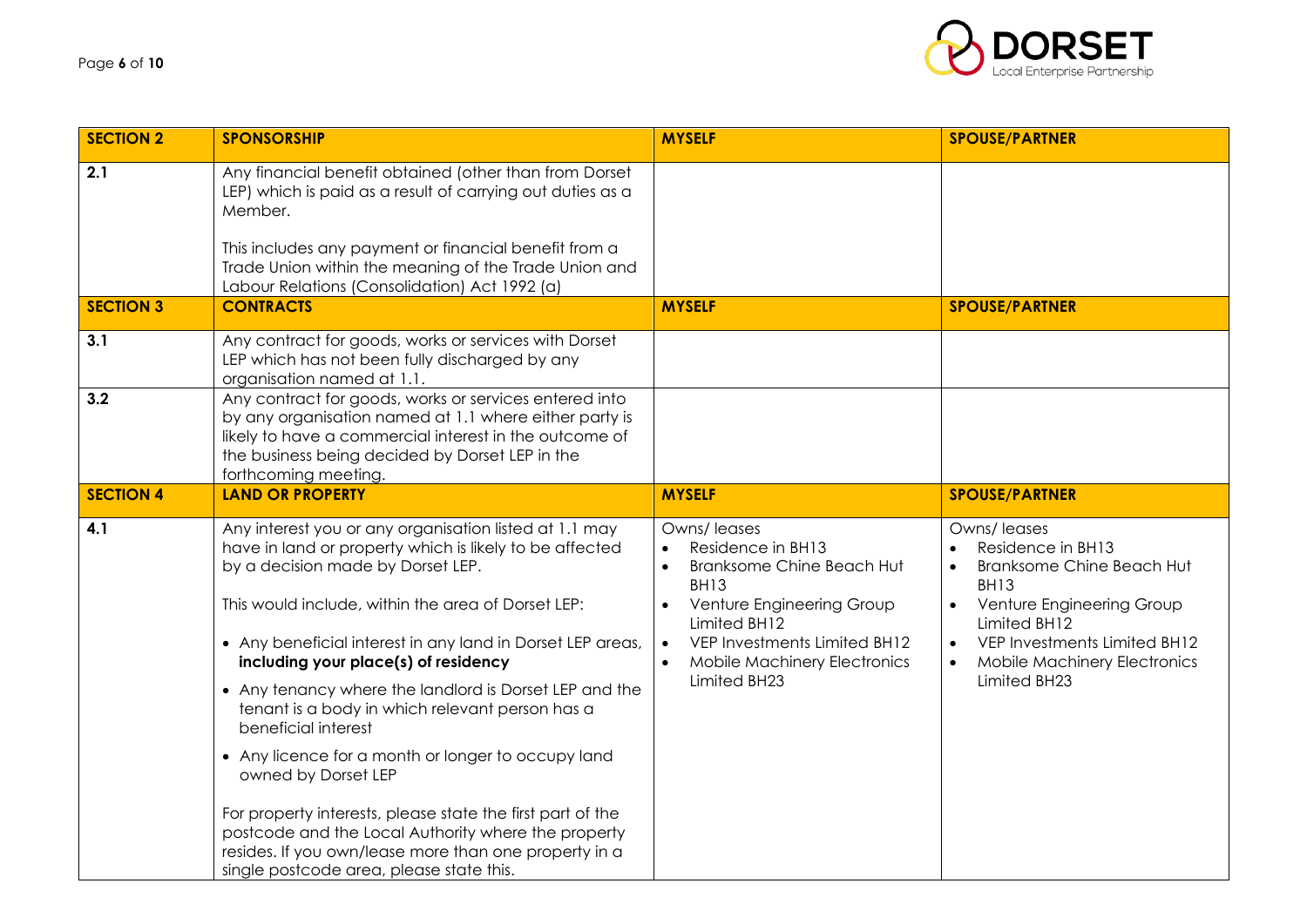# Page **7** of **10**



| <b>SECTION 5</b> | <b>SECURITIES</b>                                                                                                                                                                                                                                     | <b>MYSELF</b> | <b>SPOUSE/PARTNER</b> |
|------------------|-------------------------------------------------------------------------------------------------------------------------------------------------------------------------------------------------------------------------------------------------------|---------------|-----------------------|
| 5.1              | Any interest in securities of an organisation under 1.1<br>where:-                                                                                                                                                                                    |               |                       |
|                  | that body (to my knowledge) has a place of<br>a)<br>business or land in the area of the LEP; and                                                                                                                                                      |               |                       |
|                  | b) either $-$                                                                                                                                                                                                                                         |               |                       |
|                  | the total nominal value of the securities exceeds<br>£25,000 or one hundredth of the total issued share<br>capital of that body; or                                                                                                                   |               |                       |
|                  | (ii) if the share capital of that body is of more than<br>ii.<br>one class, the total nominal value of the shares of<br>any one class in which has a beneficial interest<br>exceeds one hundredth of the total issued share<br>capital of that class. |               |                       |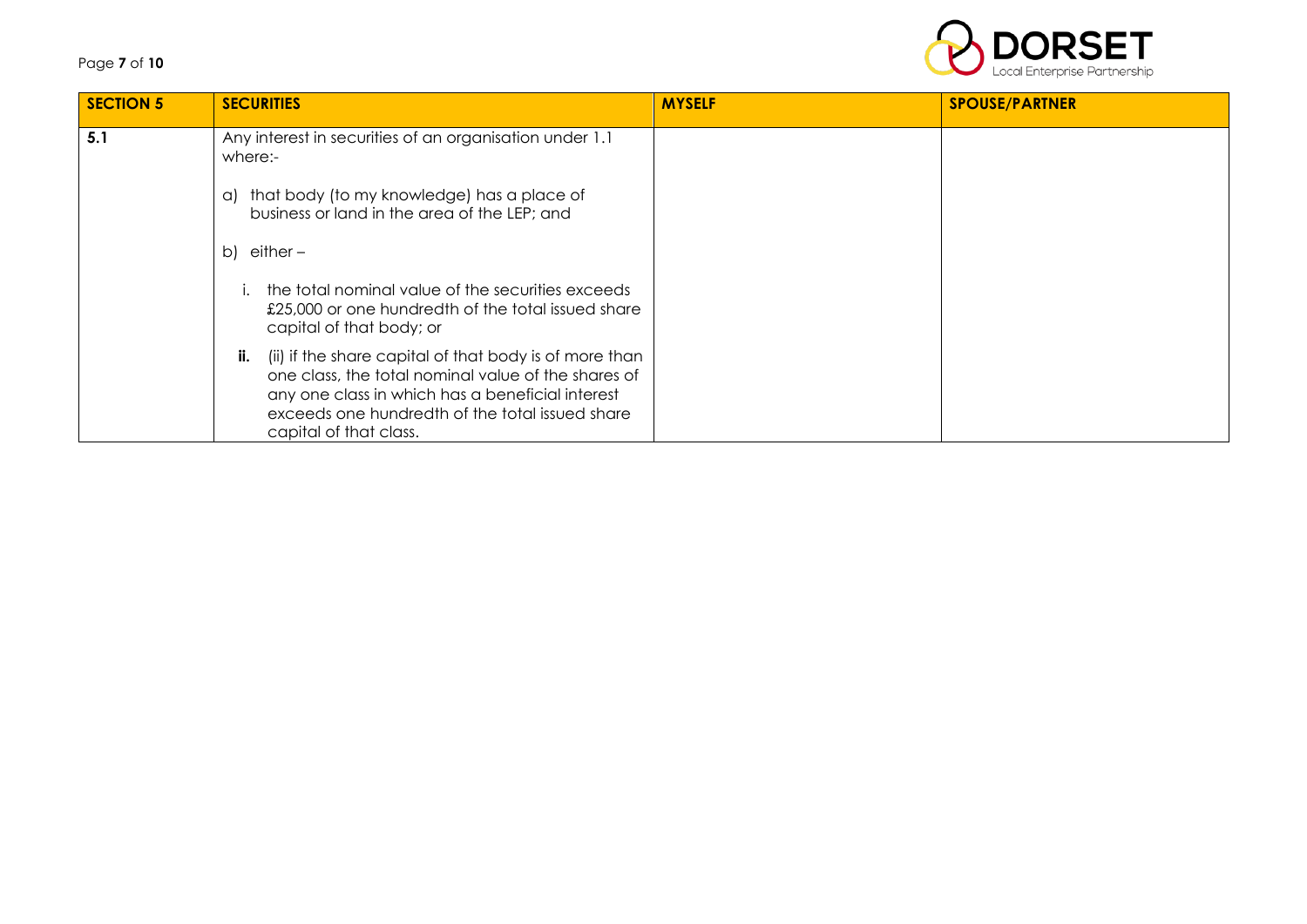Page **8** of **10**



| <b>SECTION 6</b> | <b>GIFTS AND HOSPITALITY</b>                                                                              | <b>MYSELF</b> | <b>SPOUSE/PARTNER</b> |
|------------------|-----------------------------------------------------------------------------------------------------------|---------------|-----------------------|
| 6.1              | Any gifts and/or hospitality received as a result of<br>membership of Dorset LEP (above the value of £50) |               |                       |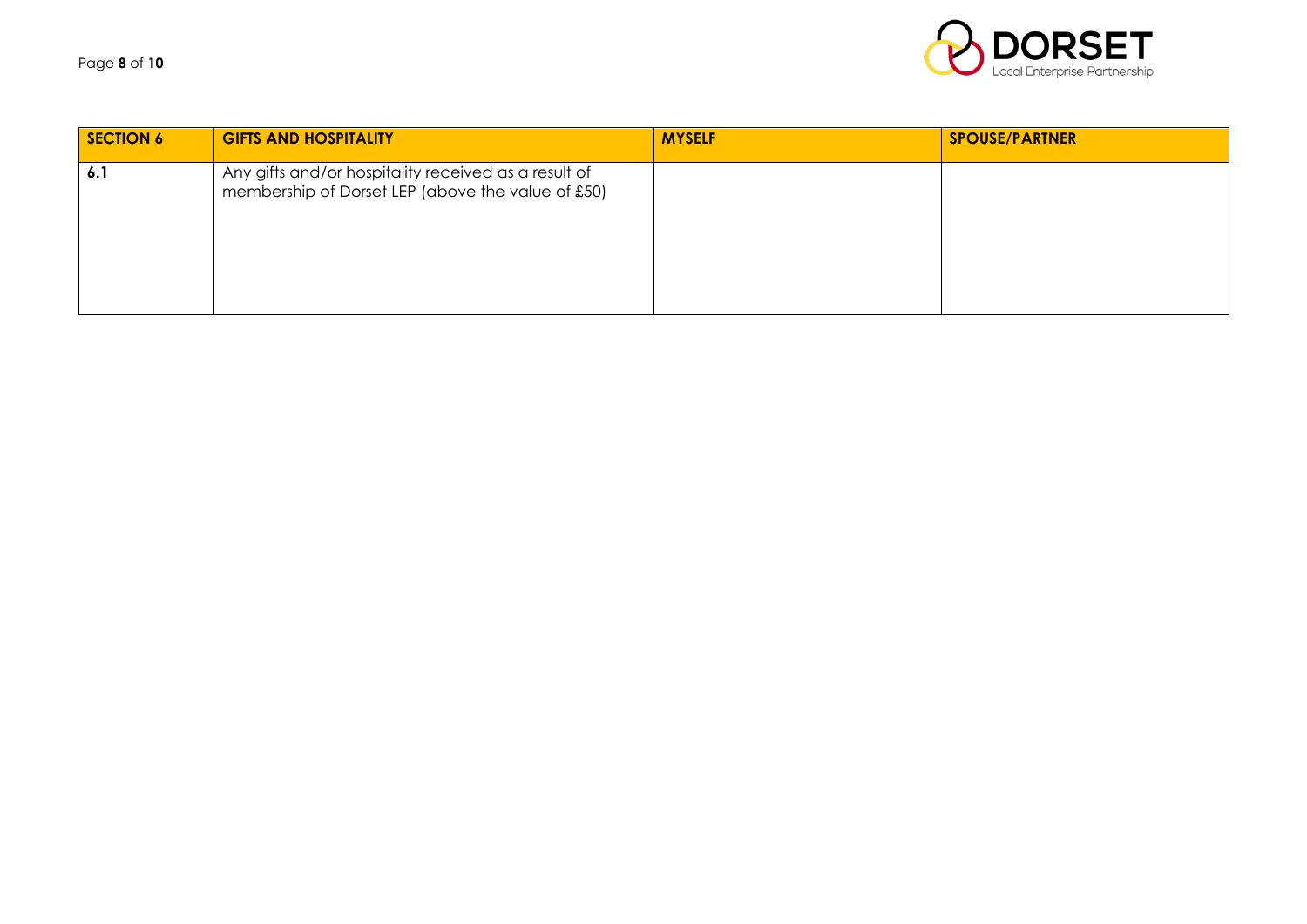

# **OTHER INTERESTS**

**Membership of Organisations -** I am a member of, or I am in a position of general control, a trustee of, or participate in the management of:

| 1. Any Committee to which I have been appointed or nominated by Dorset LEP:                                                                             |
|---------------------------------------------------------------------------------------------------------------------------------------------------------|
| Performance & Investment Committee                                                                                                                      |
|                                                                                                                                                         |
| 2. Any body exercising functions of a public nature (eg school governing body or another LEP):                                                          |
| Governor Bishop Aldhelm's Primary School                                                                                                                |
|                                                                                                                                                         |
| 3. Any body directed to charitable purposes:                                                                                                            |
| Chair of Trustee Stormbreak                                                                                                                             |
|                                                                                                                                                         |
| 4. Any body whose principal purpose includes the influence of public opinion or policy (including any political party or trade union):                  |
| Conservative party                                                                                                                                      |
|                                                                                                                                                         |
| 5. Any local authority (please state any interests you hold as LA leaders/cabinet members for LA land, resources and the LA's commercial interests):    |
|                                                                                                                                                         |
| Leader of BCP Council                                                                                                                                   |
| Director of Seascape Group Ltd                                                                                                                          |
|                                                                                                                                                         |
| 6. Any professional bodies, special interest groups or mutual support organisations?                                                                    |
|                                                                                                                                                         |
|                                                                                                                                                         |
| 7. Any other interest which I hold which might reasonably be likely to be perceived as affecting my conduct or influencing my actions in relation to my |
| role.                                                                                                                                                   |
| Tricuro Executive Shareholder Group<br>Board of the Unitary Councils' Network (UCN)                                                                     |
| South West Councils                                                                                                                                     |
| South West Councils Employers Panel                                                                                                                     |
| <b>LGA General Assembly</b>                                                                                                                             |